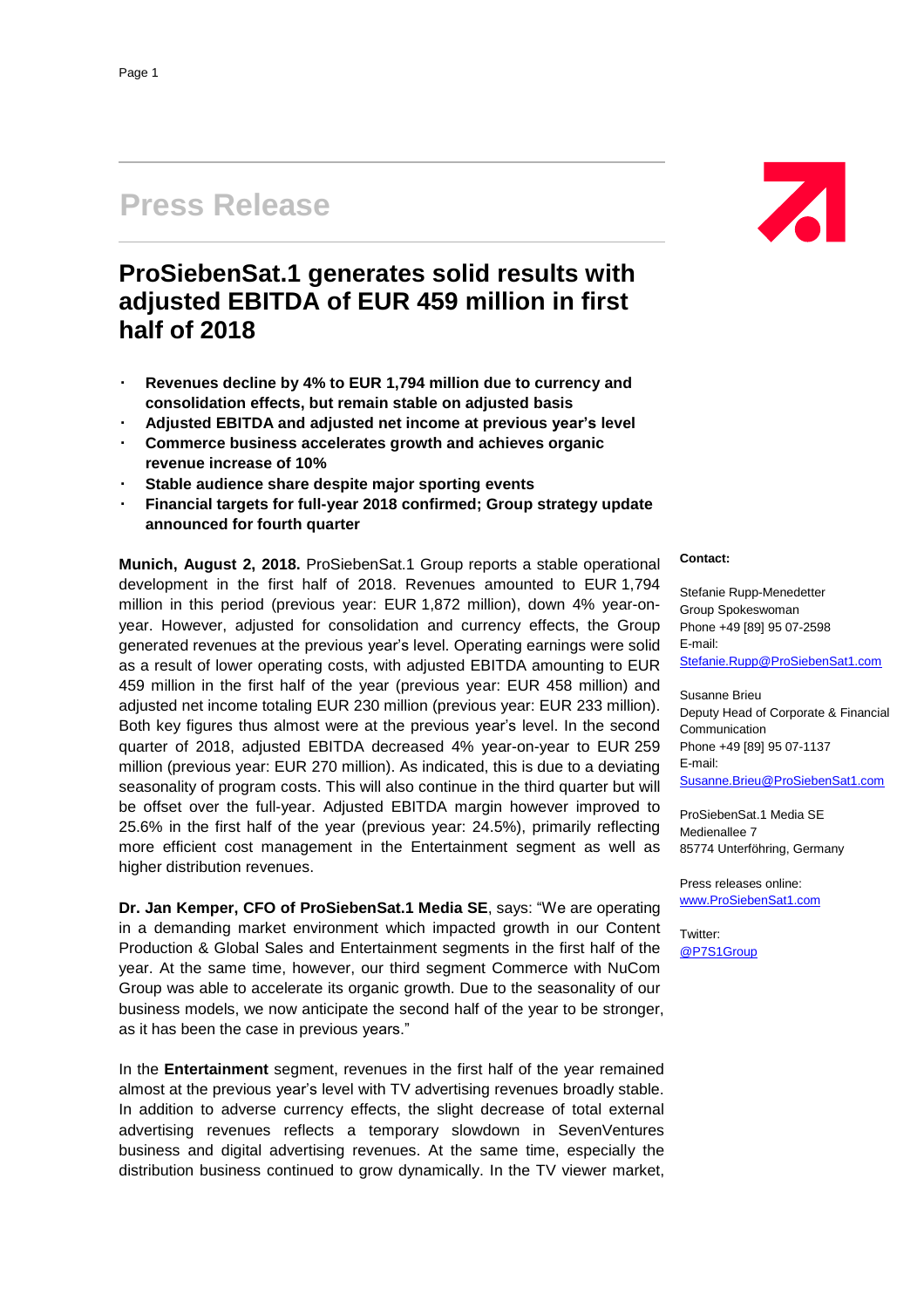ProSiebenSat.1's market shares saw a satisfying development – in the first half of the year, ratings were at the previous year level at 26.9% (previous year: 26.9%) despite the Winter Olympics and the FIFA World Cup. In July, the station group achieved a market share of 27.7%, thus exceeding the previous year's figure (previous year: 26.4%).

In the **Content Production & Global Sales** segment, currency effects and the continuing demanding environment in the US production market resulted in a revenue decline in the first half of the year. By contrast, the global sales business developed positively due to the initial consolidation of the US film distributor Gravitas Ventures in November 2017. In addition, Red Arrow Studios signed important production contracts for the coming months: For example, its production subsidiary Left Right will produce the first New York Times documentary series for the US broadcaster FX and the streaming platform Hulu, while Amazon Prime Video has already commissioned the fifth season of the crime series "Bosch".

The **Commerce** segment with NuCom Group accelerated its organic growth in the second quarter. In the first half of the year, segment revenues increased organically by 10%. Mainly the commerce platform Flaconi, the OTC provider Windstar, and the online portals Parship and Verivox contributed to this. However, as expected, the deconsolidation of large parts of the travel portfolio, especially of the online travel agency Etraveli in the previous year, continued to affect the revenue and earnings performance of the whole Commerce segment.

In June, ProSiebenSat.1 announced plans together with Discovery to build a leading streaming platform for Germany, integrating 7TV, maxdome, and the Eurosport Player. This was approved by German and Austrian antitrust authorities at the end of July. The objective of the platform is to gain additional partners and establish 7TV as a provider of local, European, and US content. Starting in the first half of 2019, the expanded platform will offer digital entertainment tailored to its viewers' preferences.

**Max Conze, CEO of ProSiebenSat.1 Media SE,** comments: "Our environment is developing faster and faster, therefore we need to initiate important changes now. We will place an even stronger focus on building an Entertainment business offering linear and digital content end-to-end. At the same time, we want to establish a total reach with one video currency. Our 7TV joint venture will be one critical pillar for this, too. We will be viewer and consumer centric in everything we do. We are currently working intensely on a strategic update and will present the results at this year's Capital Markets Day in November. I am confident that we will thus continue to drive the transformation of our Company and shape our growth."

For the full-year 2018, ProSiebenSat.1 confirms the Group's financial outlook. However, the revenue growth target still includes the full-year contributions of the companies that are expected to be deconsolidated in the third quarter of 2018. The corresponding consolidation/deconsolidation effects on the Group's planned growth for 2018 will be announced once the transactions have been closed successfully.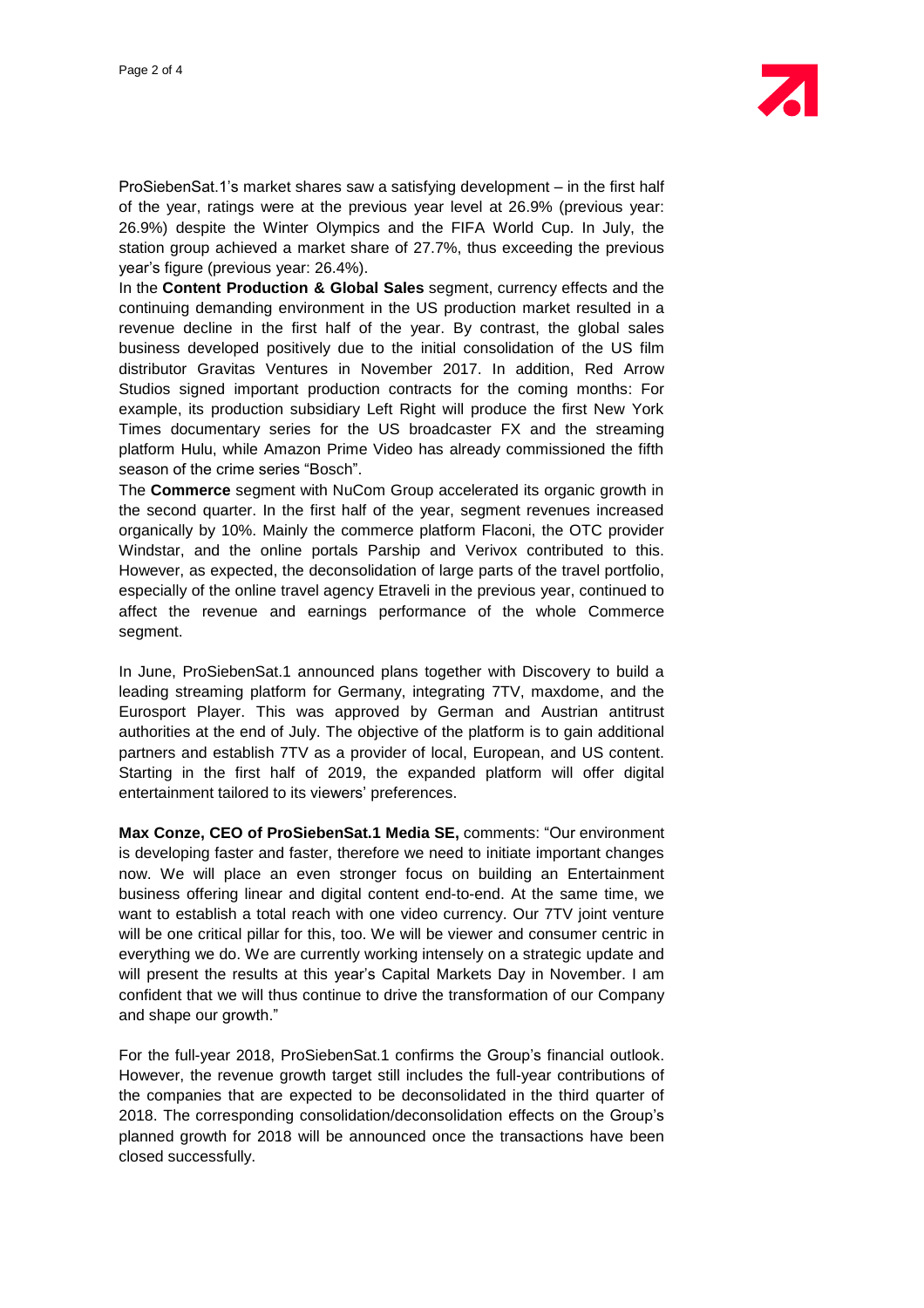

Other key figures can be found on our Group's website: www.ProSiebenSat1.com. The presentation on the second quarter and the first half of 2018 as well as the Half-Yearly Financial Report for 2018 will also be available here from 8 a.m. on August 2, 2018.

#### **ProSiebenSat.1 Group financial targets for 2018**

| Revenues                     | Growth in the low to mid-single-digit |
|------------------------------|---------------------------------------|
|                              | percentage range                      |
| <b>Adjusted EBITDA</b>       | Operating margin in the mid 20        |
|                              | percentage range                      |
| Adjusted net income          | Conversion rate of adjusted EBITDA to |
|                              | adjusted net income of around 50%     |
| Leverage ratio (ratio of net | Target range of 1.5 to 2.5            |
| financial debt to adjusted   |                                       |
| EBITDA)                      |                                       |
| Dividend pay-out             | 80% to 90% of adjusted net income     |

#### **Key figures of ProSiebenSat.1 Group**

| in EUR m                                            | Q2 2018 | Q2 2017 | Change in % | H1 2018  | H <sub>1</sub> 2017 | Change in % |
|-----------------------------------------------------|---------|---------|-------------|----------|---------------------|-------------|
| Revenues                                            | 912     | 962     | -5%         | 1,794    | 1,872               | -4%         |
| Total costs                                         | $-742$  | -762    | -3%         | $-1,550$ | $-1,568$            | $-1\%$      |
| Operating costs <sup>(1)</sup>                      | $-661$  | $-696$  | $-5%$       | $-1,350$ | $-1,423$            | -5%         |
| Adiusted EBITDA <sup>(2)</sup>                      | 259     | 270     | -4%         | 459      | 458                 | 0%          |
| Adjusted EBITDA margin<br>(in %)                    | 28.4%   | 28.1%   | $0.2$ pp    | 25.6%    | 24.5%               | $1.1$ pp    |
| <b>EBITDA</b>                                       | 230     | 258     | $-11%$      | 363      | 421                 | $-14%$      |
| Reconciling items (net)                             | -28     | $-12$   |             | -96      | $-37$               |             |
| Operating profit (EBIT)                             | 178     | 205     | $-13%$      | 260      | 314                 | $-17%$      |
| <b>Financial result</b>                             | 6       | $-26$   |             | $-30$    | $-37$               | $-21%$      |
| Consolidated net profit                             |         |         |             |          |                     |             |
| (after non-controlling                              | 126     | 117     | 8%          | 153      | 181                 | $-16%$      |
| interests)                                          |         |         |             |          |                     |             |
| Adjusted net income <sup>(3)</sup>                  | 136     | 144     | -6%         | 230      | 233                 | $-1\%$      |
| Basic earnings per share<br>(underlying) (in euros) | 0.60    | 0.63    |             | 1.00     | 1.02                |             |
| Free cash flow $(4)$                                | $-199$  | $-20$   |             | $-143$   | $-37$               |             |
| Free cash flow before M&A<br>(5)                    | $-3$    | 40      |             | 83       | 70                  | 18%         |
| Cash flow from operating<br>activities              | 266     | 346     | $-23%$      | 607      | 649                 | -6%         |

### **Key figures of ProSiebenSat.1 Group**

| in EUR m                        | Jun. 30, 2018 | Dec. 31, 2017 Jun. 30, 2017 |     |
|---------------------------------|---------------|-----------------------------|-----|
|                                 | 1.041         | 252                         | 368 |
| iitv ratio (in percent)         | 16.8%         | $9.1\%$                     | 4%  |
| Cash and cash equivalents       |               |                             | '58 |
| $\cdot$ financial debt $^{(6)}$ | .199          |                             | '25 |
| Leverage ratio <sup>(7)</sup>   |               |                             |     |